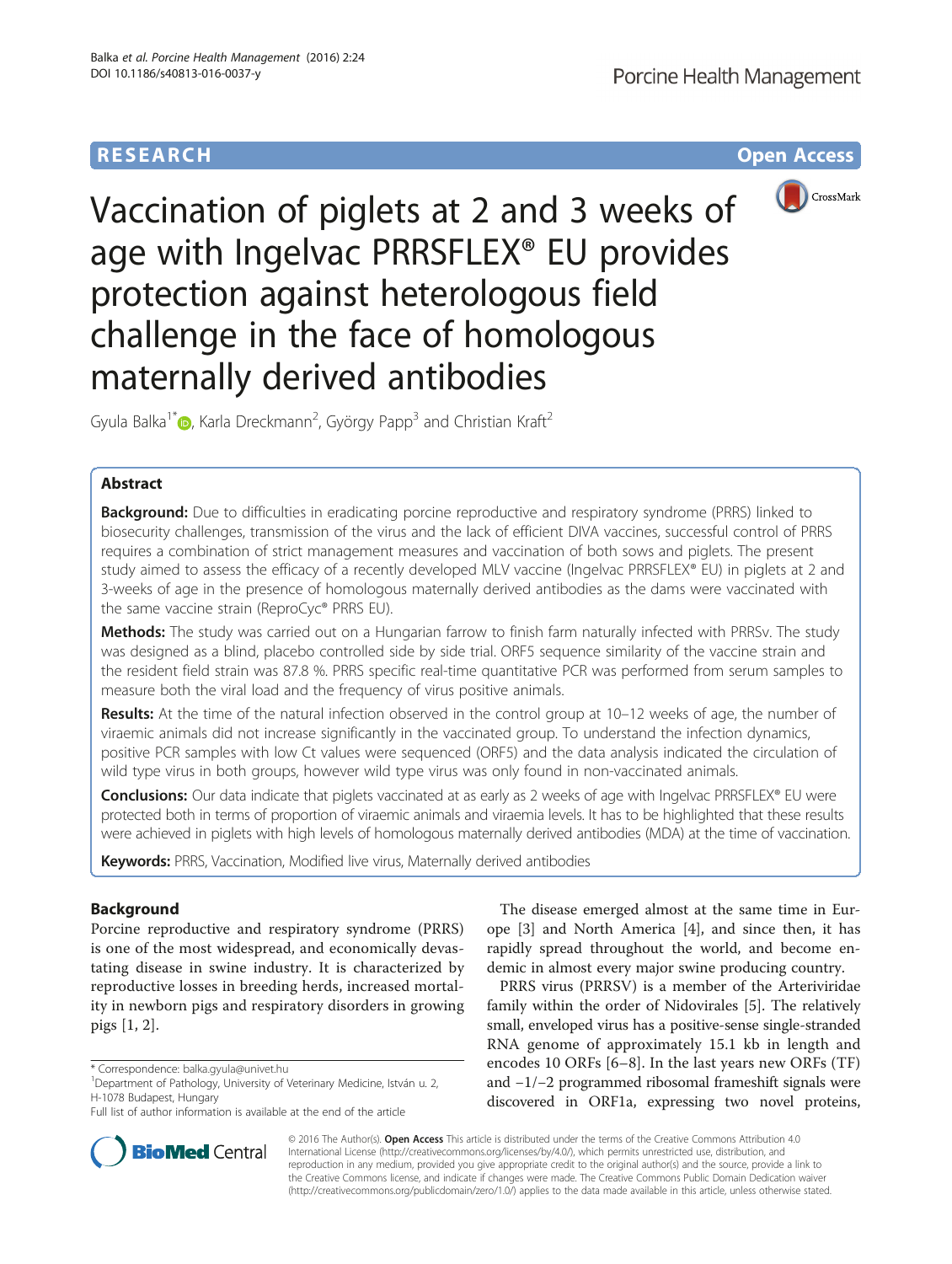nsp2TF and nsp2N [[9, 10](#page-7-0)]. Moreover alternative reading frames were identified on the structural protein coding regions: ORF2, ORF5 and most recently on ORF7 coding for GP2a, GP5a and ORF7ap, respectively [[11](#page-7-0), [12\]](#page-7-0).

Soon after the first isolation, marked genetic differences were identified between these strains and they were classified in two distinct genotypes (Type I, formerly EU, and Type II, formerly NA) [[5, 13](#page-7-0)]. Recent phylogenetic studies performed on Lithuanian, Belarussian and Russian Type I strains revealed unexpectedly high degree of variability within this genotype and led to the definition of four subtypes [[14, 15\]](#page-7-0).

The current strategies used to control, or eliminate PRRS require strict management implications including the application of strict biosecurity measures, whole herd depopulation and repopulation, test and removal of seropositive animals, closure of the breeding herd, and vaccination [\[16\]](#page-7-0).

The marked genetic differences observed among various PRRSV isolates can have a negative effect on the efficacy of modified live vaccines (MLV) [[17](#page-7-0)], however the degree of genetic similarity between the resident strain and the vaccine does not predict the degree of protection conferred after vaccination [\[18\]](#page-7-0).

Previous studies using Type I MLV and a natural exposure of growing pigs to a field strain of the same genotype reported a reduction of clinical signs, and improved activation of cell mediated immunity in vaccinated animals, but the vaccination did not reduce the incidence of viraemic animals and the levels of viraemia. The duration of viraemia however was shorter in vaccinated piglets [\[19](#page-7-0)]. In an other study, performed on PRRSV exposed pregnant sows using commercially available attenuated and farm-specific inactivated vaccine the authors found significantly lower number of viraemic piglets born to sows of vaccinated groups compared to mock-vaccinated ones. Their results indicated that both vaccines could be useful tools in the control of PRRS in the breeding herd [[20](#page-8-0)].

Therapeutic use of a Type II MLV vaccine as an intervention in an acute outbreak was reported to reduce the duration of viral shedding. Also reduced respiratory disease and improved production parameters were recorded when the challenged-vaccinated animals were reinfected with a highly virulent challenge strain [[21](#page-8-0)]. In a recent study the therapeutic, post-infection use of the same Type II MLV was reported to reduce significantly the viral shedding as measured by oral fluid analysis and cumulative PRRSV presence in the air [[22\]](#page-8-0).

The objective of the present work was to determine and compare the efficacy of a recently developed MLV vaccine (Ingelvac PRRSFLEX® EU) to a mock (PBS) vaccinated cohort in 2 and 3 weeks old piglets born to sows mass-vaccinated twice with a homologous MLV

ReproCyc PRRS® EU and assess the possible interference with homologous maternally derived antibodies with vaccine efficacy.

# **Methods**

# Animals

This study was conducted in on a commercial, farrow to finish, closed system farm in Hungary. Monitoring over several years showed an ongoing PRRS wild type strain circulation on the farm, confirmed by an actual screening shortly before study initiation. The pre-screening of the herd was performed as a cross sectional ELISA seroprofiling and PCR on serum samples obtained from 80 animals (10 samples of pigs at the age of 2, 4, 6, 8, 10, 12, 14, 16 weeks). The results revealed an ongoing field virus circulation starting in 6-weeks-old animals. Sequences obtained from the study site over time are included in Fig. [4.](#page-6-0) In total 475 piglets at 2 weeks of age and 551 piglets at 3 weeks of age were included in the study. The batches of piglets were divided into a vaccinated group (Ingelvac PRRSFLEX® EU) and a non-vaccinated control group (246/229 and 351/200 vaccinated/nonvaccinated animals in the 2two- and 3-weeks of age group, respectively). Piglets were vaccinated under the sow and then at 4 weeks of age transferred to one barn that was surrounded by fattening units and farrowing barns. Groups were held in separate rooms and not commingled until the age of 12-weeks of life. The study was blinded for treatment and randomized by farrowing units to prevent cross contamination of non-vaccinated piglets. The piglets originated from sows and gilts that were previously vaccinated with ReproCyc® PRRS EU (Boehringer Ingelheim Vetmedica GmbH, Germany).

## Vaccine strain

The Ingelvac PRRSFLEX® EU vaccine strain (PRRS 94881, full genome Gen Bank accession number KT988004) is attenuated from a field virus first isolated in 2002 from a farm in Germany with clinical symptoms of PRRS. The parental strain belongs to the European Type I, subtype 1 lineage of PRRS viruses. The vaccine strain shared 87.8 % nucleotide identity in the ORF5 gene with the circulating resident wild type PRRSV strain.

## Treatment

Piglets were vaccinated with one dose of Ingelvac PRRSFLEX® EU vaccine with a minimum immunizing dose as indicated on the vaccine label instructions at 2 weeks of age or 3-weeks of age. Control animals were administered one dose of vaccine solvent (PBS) without antigen content. No other vaccinations or treatments were administered to the animals on at least 3 days before and after the PRRS vaccine treatment.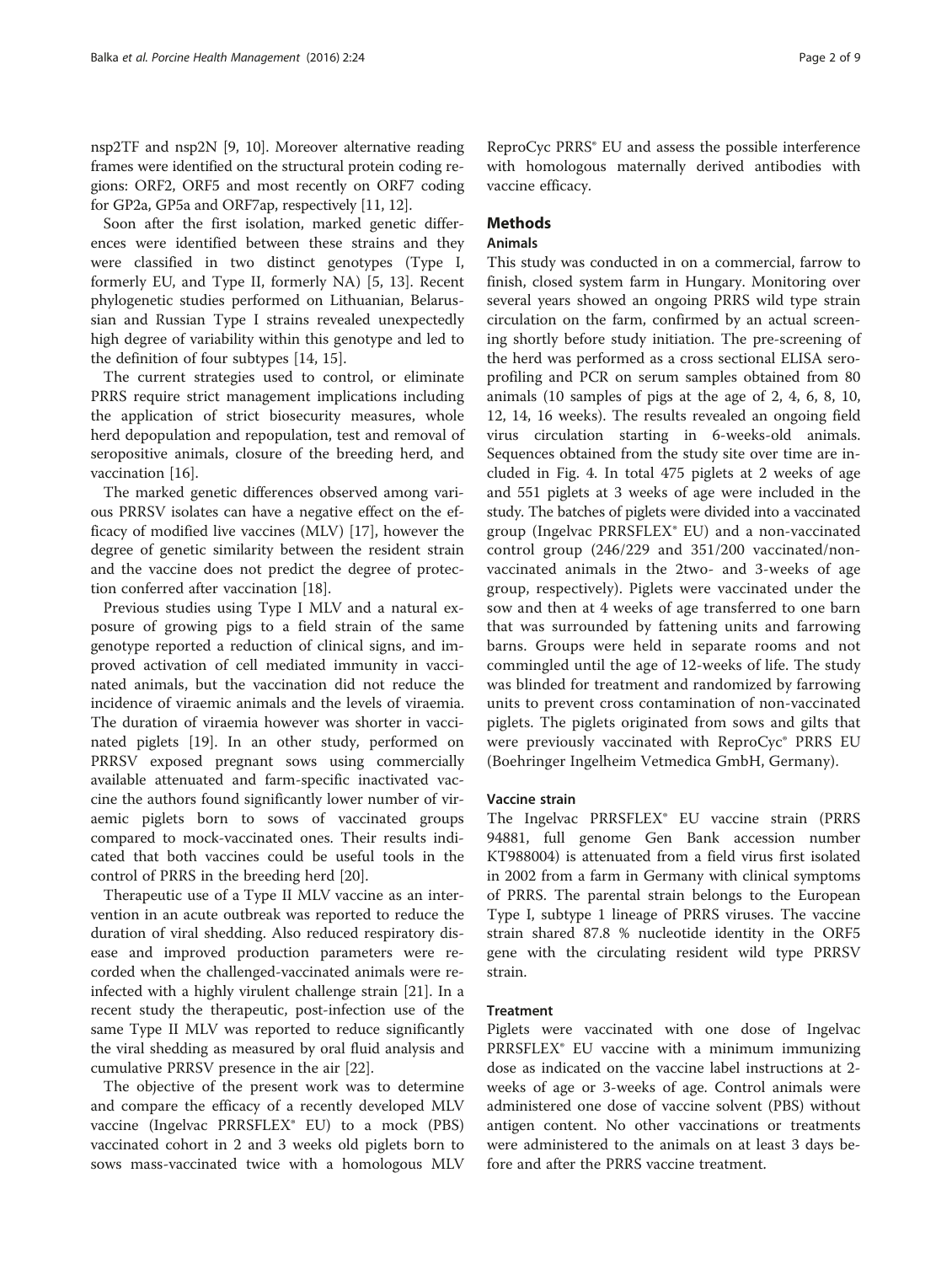### Sample analysis and assessment of viremia and serology

In each group, 20 % of animals were designated at random as sample animals for blood collection. Blood samples were collected pre-vaccination and then weekly in weeks four to ten after vaccination for the 2 weeks of age groups and weekly in weeks three to nine after vaccination in the 3 weeks of age groups. After drawing, blood samples were allowed to clot at room temperature, were centrifuged and serum harvested. Serum samples were held at −80 °C and for serology and qPCR testing, respectively.

### PRRS serology

For ELISA the IDDEX PRRS X3 test was used following the manufacturer's instructions (HerdChek\* Porcine Reproductive and Respiratory Syndrome Antibody Test Kit X3 – IDEXX Laboratories Inc., Westbrook, ME, USA). Results were reported as negative (ELISA sample to positive  $[S/P]$  ratio of < 0.4) or positive (ELISA S/P ratio  $of ≥ 0.4$ ).

### PRRS serum qPCR

For detection of PRRS virus RNA a validated TaqMan probe based quantitative reverse transcription real time PCR targeting the viral ORF7 was used (bioScreen EVDMC GmbH, Hannover, Germany). Results were reported as negative (n.d.), positive (not quantifiable, <3.0 log10 genome equivalents (GE)/ml) and quantifiable log10 GE/mL. A qPCR result of n.d. (not detected) was assigned a value of 0 log10 GE/mL and a positive qPCR result was assigned a log10 value of 3.0 GE/mL for statistical purposes.

### Sequencing

Serum samples tested positive by qPCR and that exceeded a virus concentration of 3.0 GE/ml were selected for ORF5 sequence analysis. Sequencing of ORF5 was done by amplifying the respective region of the PRRSV genome by PCR directly from the samples, followed by Sanger-sequencing of the purified PCR product according to Balka et al. [[23\]](#page-8-0). The sequencing data obtained was aligned with ORF5 sequences of PRRSV reference strains (i.e. wild type strain circulation on the farm, vaccine strains of commercially available vaccines used on the farm) and subsequent calculation of sequence similarities between the sequences. Sequence analysis was done with CLC Main Workbench v4.1.1.

Phylogenetic analyses were performed using the CLUSTAL X 1.81 software employing IUB DNA weight matrix with 0.5 transition ratio. Bootstrap resampling was carried out on 100 replicate data sets. Phylogenetic trees were plotted with the TREEVIEW (Win32 version 106 1.6.6.) software.

# Results

# Natural challenge

To prove efficacy of a vaccine protection has to be proven by a challenge with virulent wild type PRRS virus. A virulent PRRS virus strain was circulating on the farm before initiation of the study as proven by virus isolation and subsequent sequencing over the past years. Previous cross sectional screening results performed less than 4 months before the start of the study showed an active PRRS circulation in pigs as early as 6 weeks of age, with a peak at 10 weeks of age (data not shown). ORF5 sequence similarity of the field strain and the vaccine strain was 87.8 %. Field challenge in the study animals was also controlled by sequencing of PRRS virus positive blood samples. First signs of a field challenge occurred at 9 weeks of age in non-vaccinated animals. Since the study investigation ended at 12-weeks of age for all animals the peak of field infection might have not been reached at that time.

## Serology

Piglets were tested for PRRS specific antibodies 1 day before vaccination. In the 2-weeks of age group 92 % (48/52; Confidence Interval (CI) 95 %: 81.5–97.9) and 96 % (52/54; CI 95 %: 87.3–99.5) of piglets were seropositive due to maternally derived antibodies in the vaccinated group and the control group, respectively. In the 3-weeks of age group the level of maternal antibodies at study initiation declined to 89 % (39/44; CI 95 %: 75.4– 96.2) and 80 % (56/70; CI 95 %: 68.7–88.6) of seropositive piglets in the vaccinated and control group at study inclusion. In the control group the frequency of seropositive pigs continuously and rapidly dropped to 12 % (6/52; CI 95 %: 4.4–23.4) and 5 % (2/42; CI 95 %: 0.6– 16.2) until the ninth week of life in the 2-weeks of age group and until the tenth week of life in the 3-weeks of age group, respectively. In contrast, the vaccinated animals remained seropositive throughout the study at a high percentage of animals. In the 2-weeks of age group at least 80 % (43/54; CI 95 %: 66.5–89.4) of animals were tested seropositive until the start of the field challenge. In the initial phase of field challenge the frequency of seropositive animals dropped to 57 % (31/54; CI 95 %: 43.2–70.8), but quickly recovered after 2 weeks. A similar pattern was found in the 3-weeks of age vaccinated group. Again, the frequency of seropositive animals dropped initially to 59 % (40/68; CI 95 %: 46.2–70.6) 3 weeks post vaccination due to declining maternal antibody levels, but recovered to 82 % (58/71; CI 95 %: 70.7–89.9) once vaccination induced antibodies were produced by the animal itself (Fig. [1\)](#page-3-0).

Due to maternally derived antibodies, piglets were positive at vaccination with S/P ratios of 1.62 and 1.16 at 2-weeks and 3-weeks of age, respectively. Vaccinated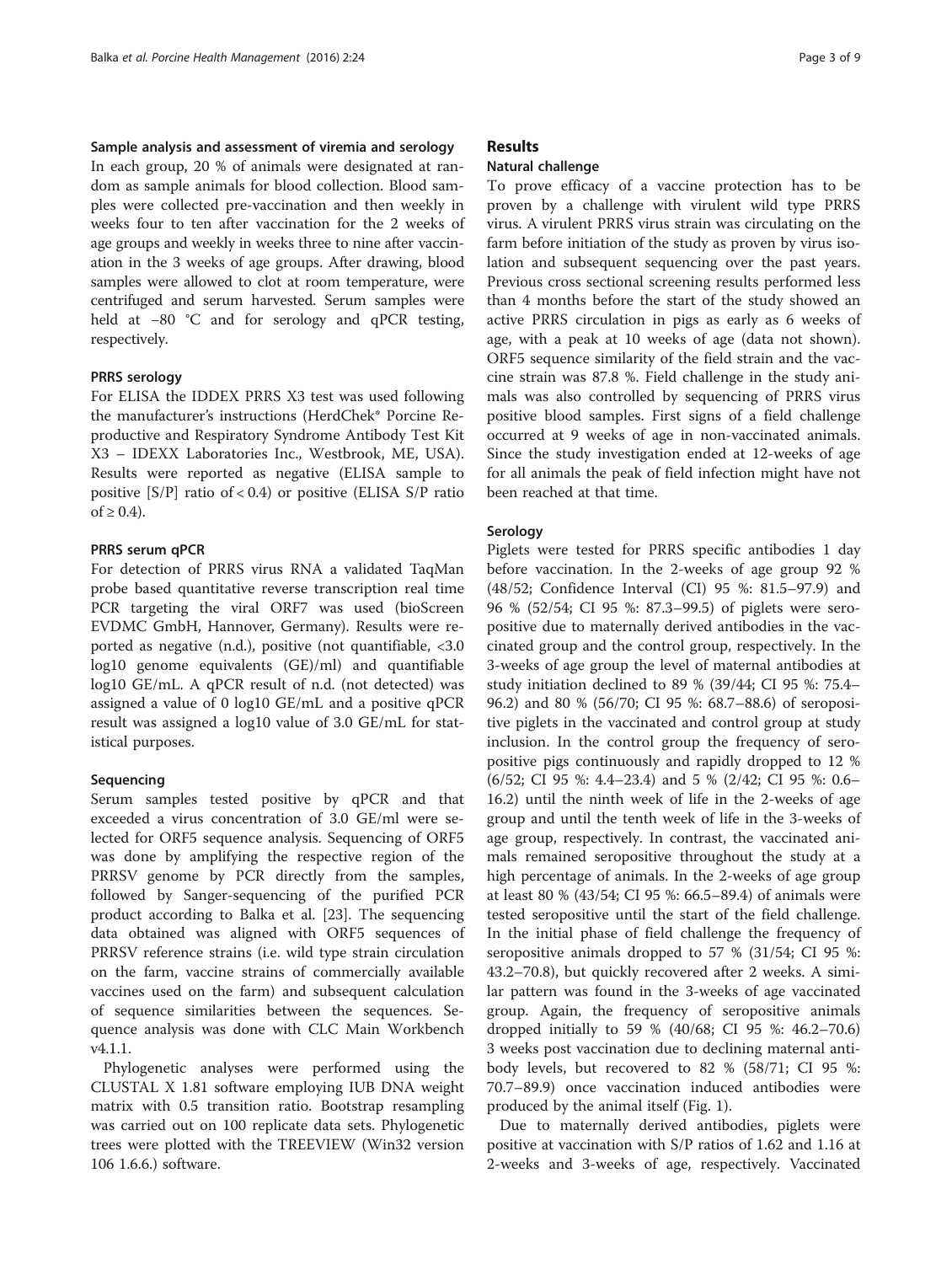<span id="page-3-0"></span>

animals remained this antibody level with S/P ratios of 1.56 at 9-weeks of age in the group vaccinated at 2 weeks of age and 1.14 at 10-weeks of age in the group vaccinated at 3-weeks of age. In contrast, nonvaccinated animals dropped to S/P ratio levels of 0.18 and 0.31 at 9 and 10-weeks of age, respectively (Fig. 2).

# Frequency of viremic animals after vaccination and at field challenge

The vaccinated group showed up to 15 % (8/54 CI 95 %: 6.6–27.1) PRRS positive animals after vaccination in the 2-weeks of age group, while all non-vaccinated animals remained qPCR negative. At the time of field challenge the vaccinated groups both in the 2-weeks of age vaccinated group and the 3-weeks of age vaccinated group stayed at this low level of PRRS positive animals or even

declined (Fig. [3](#page-4-0)). However, upon field challenge the non-vaccinated groups started to rapidly increase the frequency of PRRS positive animals up to 46 % (24/52; CI 95 %: 32.2–60.5) in the 2-weeks of age group and 40 % (17/42; CI 95 %: 25.6–56.7) in the 3-weeks of age group. The difference of affected animals between the vaccinated and control group were highly significant  $(p = 0.0026)$ .

# Detection of serum viral copies after vaccination and at field challenge

Low levels of PRRS viraemia was detected by qPCR in the vaccinated groups shortly after vaccination, while the control groups remained PRRS virus negative in this period (Fig. [3\)](#page-4-0). The maximum mean titer, including all investigated animals within a group, was measured

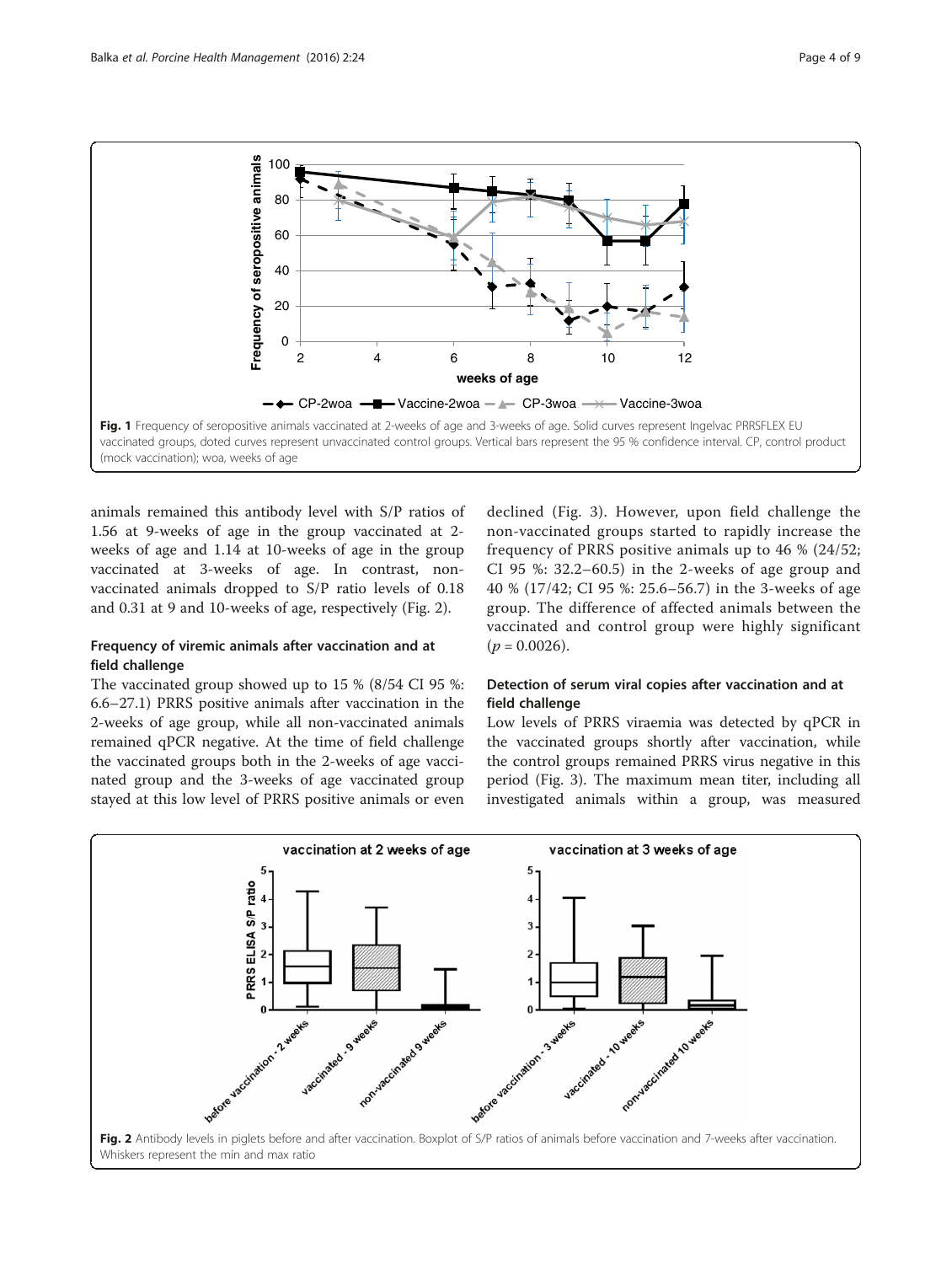<span id="page-4-0"></span>

5 weeks after vaccination at 0.278 log10 GE/mL. All but one positive tested animals at all time points before field challenge showed only non-quantifiable qPCR results. Field challenge occurred at 9 weeks post vaccination as indicated by the appearance of the first PRRSV positive animals in the control group. During the field challenge the mean titer of the vaccinated group peaked at 0.472 log10 GE/mL in the 2-weeks of age group and 0.46 log10 GE/mL in the 3-weeks of age group, while the non-vaccinated animals reached 2.23 log10 GE/mL and 1.48 log10 GE/mL in the 2-weeks and 3-weeks of age groups, respectively. The difference at the end of the study was highly significant for the 2-weeks of age group ( $p$  < 0.0001) and 3-weeks of age group ( $p$  = 0.0006).

## Sequence analysis of ORF5 gene

In total 42 PRRS positive serum samples originating from 30 animals were subjected to ORF5 sequencing based on quantifiable amounts of genome copies in them (i.e. >3.0 GE/ml). All sequenced samples were

originating from the time of wild type PRRSV challenge (Table 1). 37/42 samples belonged to animals of the non-vaccinated control groups, while only five samples were found to be suitable for sequencing from the vaccinated groups (Fig. [4](#page-6-0)). Complete ORF5 sequences were compared to each other, to the sequences of the resident wild type PRRS strain collected previously, to the Ingelvac PRRSFLEX® EU vaccine strain, and a commercially available MLV strain used previously on the farm. 40/42 strains were identical or very closely related (>98 % similarity) to the resident wild type strain. One control

Table 1 Group assortment of sequenced isolates

| Vaccination at   | 2-weeks of age |    | 3-weeks of age |    |
|------------------|----------------|----|----------------|----|
|                  | IVP            |    | IVP            | Ή. |
| 10 weeks of life |                |    |                |    |
| 11 weeks of life |                |    |                |    |
| 12 weeks of life |                | 18 |                |    |

CP control product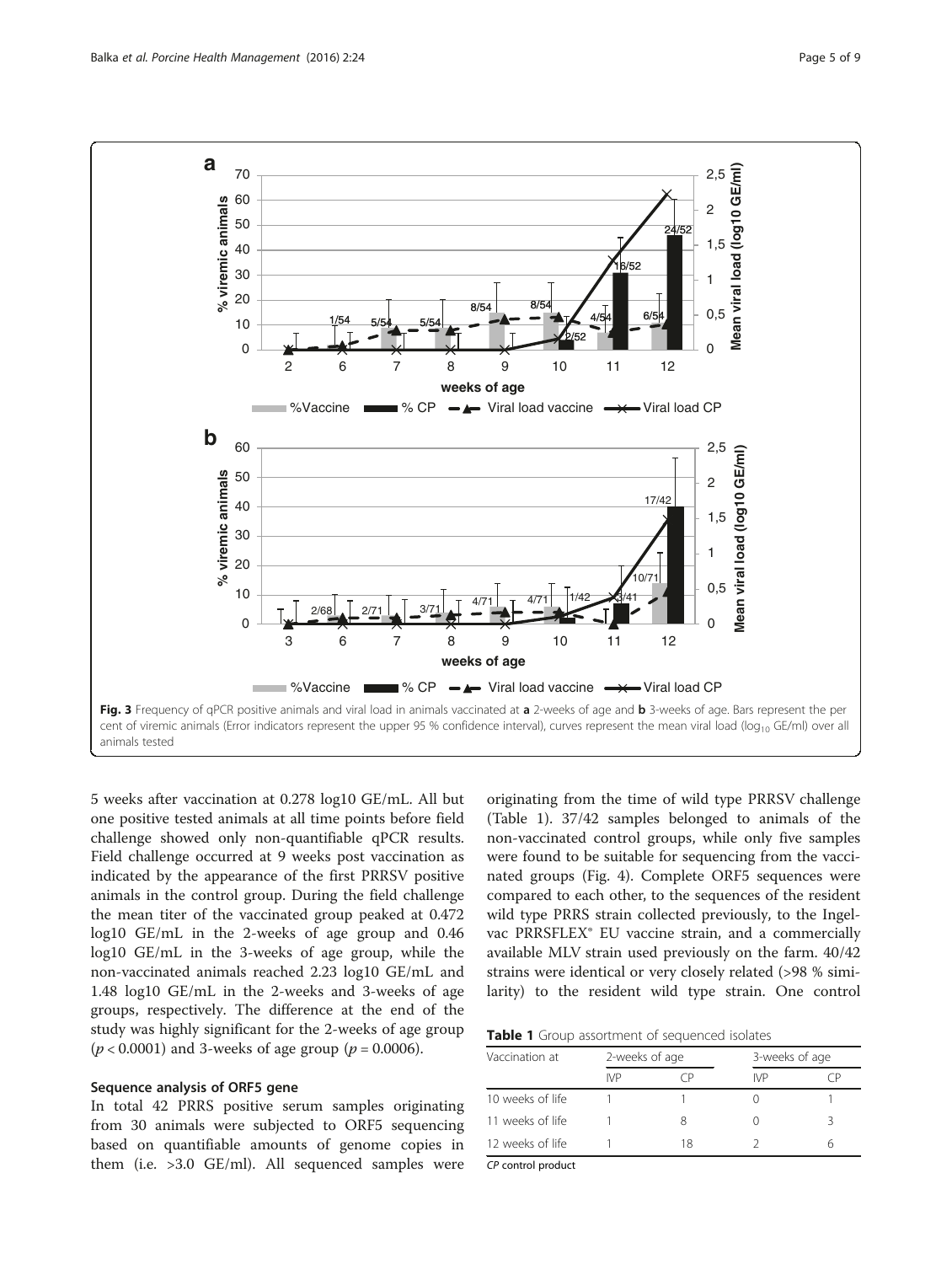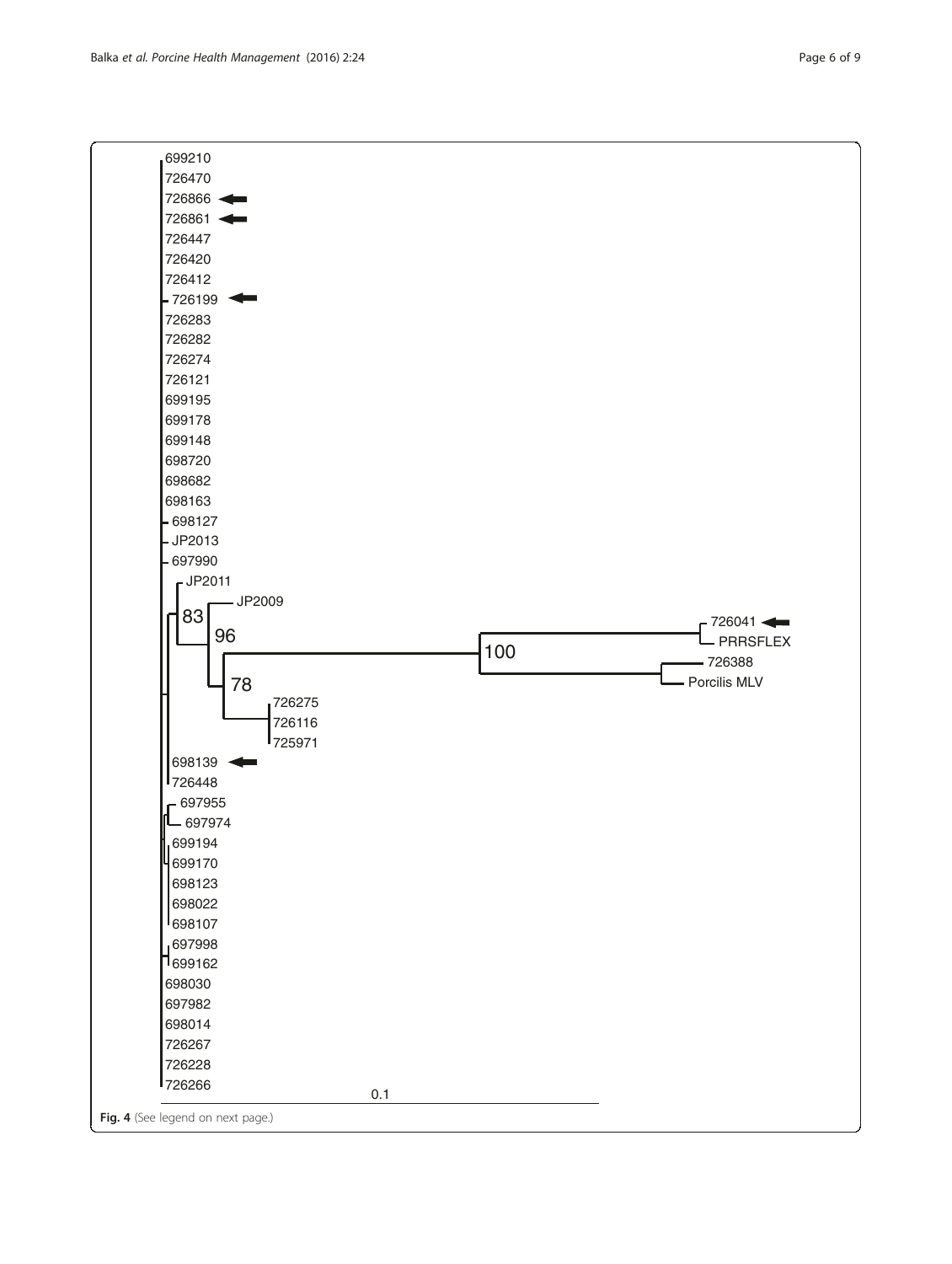#### <span id="page-6-0"></span>(See figure on previous page.)

Fig. 4 ORF5 sequence analysis of qPCR positive samples. Phylogenetic tree based on the ORF 5 nucleotide sequence data of 42 strains obtained during the study. Bar on the bottom demonstrates the genetic distance. Internal labels represent the bootstrap values of 100 replicates. Arrows indicate the sequences obtained from the vaccinated groups. Jaszapati named strains are resident viruses of the herd identified during the indicated years

animal carried a derivative strain of a commercial MLV strain (previously used in the farm) with 98.4 % sequence homology, and from one vaccinated animal the Ingelvac PRRSFLEX® EU vaccine-like strain with 99.5 % sequence identity was isolated.

### **Discussion**

The present study aimed to assess the field efficacy of a recently developed MLV PRRS vaccine (Ingelvac PRRSFLEX® EU) in piglets at 2 and 3 weeks of age in the presence of homologous maternally derived antibodies. At the time of the field challenge infection, observed in the control group (10–12 weeks of age, WOA), the number of viraemic animals did not increase in the vaccinated group. It has to be highlighted that results were achieved in piglets with high levels of homologous maternally derived antibodies at the time of vaccination since the dams were vaccinated with the same vaccine strain (ReproCyc® PRRS EU).

The protective effect of the MLV against natural challenge is either related to the successful induction of neutralizing antibodies (NAs), and/or boost of the cellular immunity. Previous studies have shown that passive transfer of NAs can protect pregnant sows from viraemia, transplacental shedding and reproductive failure, whereas titres higher that 1:32 can confer sterilizing immunity in growing pigs [\[24](#page-8-0), [25](#page-8-0)]. The protection however will be less effective in case of heterologous challenge even in the same genotype [\[17](#page-7-0)]. The genetic differences however (usually expressed as ORF5 similarities) between the immunizing and the challenging strains cannot predict the degree of the protective immunity conferred [[18](#page-7-0)]. Moreover marked differences have been observed among PRRSV isolates both in terms of their susceptibility to neutralization by NAs induced by other strains and also in their ability to induce NAs that are neutralizing a broad spectrum of isolates [\[26\]](#page-8-0).

Other authors found that vaccine efficacy in their heterologous challenge model was attributed to the ability of the MLV to boost the cellular immunity by the induction of IFN-γ secreting cells that inversely correlated with the production of IL-10 by PBMCs [\[27\]](#page-8-0).

Our results indicate proper efficacy of the vaccine strain in terms of proportion of viraemic animals as well as levels of viraemia, however further studies are needed to assess the neutralization ability and spectrum of the NAs induced by Ingelvac PRRSFLEX® EU, and it's ability to induce specific cellular immunity.

Another critical part of the results was the presence of relative high amounts of homologous maternal antibodies at the time of vaccination. Evidence can be found in the literature proving the negative effect of the MDAs on the antibody responses after vaccination (reviewed in [[28, 29\]](#page-8-0)). For example, piglets vaccinated in the presence of MDAs had lower levels of antibody response in case of Aujeszky disease [\[30](#page-8-0)], swine influenza virus [\[31](#page-8-0)], and Mycoplasma hyopneumoniae [[32\]](#page-8-0). On the other hand, the development of the specific cell mediated immunity seems to be less affected or even enhanced by the MDAs. In a recent study piglets vaccinated at 7 days of age in the presence of MDAs against Mycoplasma hyopneumoniae showed an earlier cell mediated immunity even though they failed to show vaccine-induced antibody response [[33](#page-8-0)], however results obtained in the case of other pathogens can not be directly adapted to PRRSV infection.

Titre dependent interaction between MDAs and vaccination has been observed by van Woensel et al. [[34](#page-8-0)], who observed high proportion of vaccine takes either at high and low antibody titres, but not at medium titres. The authors explained this observation by the effect of opsonization as an alternative mechanism of PRRSV to enter in the macrophages at high antibody titres. However this Fc receptor based entry route for PRRSV has been questioned lately [[35](#page-8-0)]. However it has to be highlighted, that S/P ratios as measured by ELISA test in our study do not necessarily correspond to antibody titre values and even less to neutralizing antibody levels.

The partial interference of the MDAs with the vaccination cannot be excluded in our case as MDA positive and negative groups were not compared in this study. Certainly, the vaccinated group developed immunity allowing to keep the proportion of the viraemic piglets under 10 % despite the 30–45 % found in the control group.

In our experiment we found that correct timing of the vaccination is more dependent on the presumed natural challenge, than the amount of MDA in the piglets. The vaccine was able to overcome the suppressing effects of the homologous MDA and the time frame between the vaccination and the challenge – observed at 8–10 weeks of age in the control group – was sufficient to develop effective immunity and preventing infection. According to our results, cross sectional seroprofiling and virus detection in the affected age groups is recommended in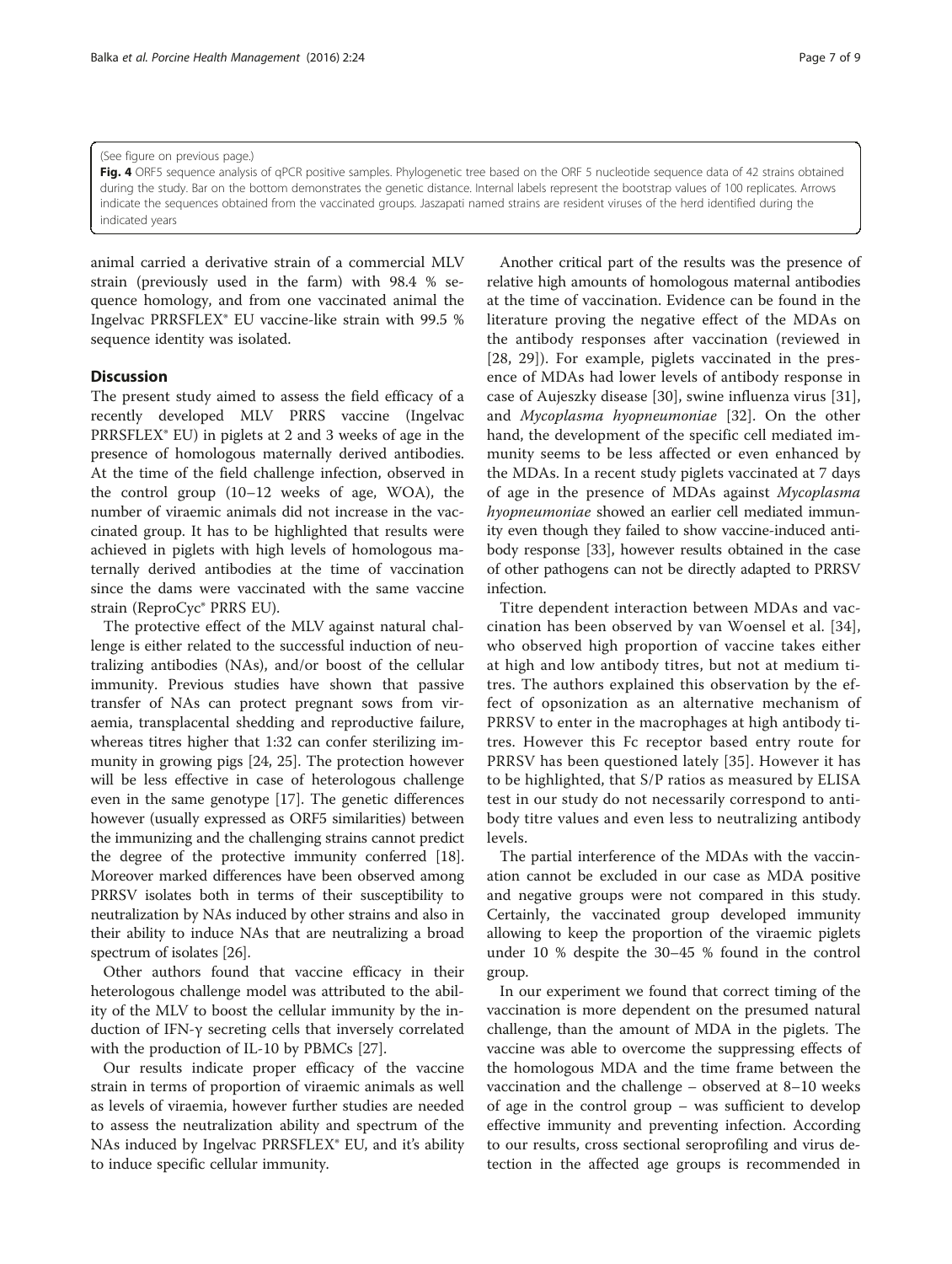<span id="page-7-0"></span>order to identify the time of the infection and ensure ideal timing for vaccination.

Comparative phylogenetic analyses were conducted after sequencing the ORF5 region of 42 positive samples with sufficient amounts of viral copies (39 from nonvaccinated and five from vaccinated group). 40/42 strains were identical or very closely related (>98 % similarity) to the resident wild type strain. The presence of the wild type virus in the vaccinated group (4 cases) confirmed the infection pressure by the resident virus on the farm. Control and vaccinated groups were located in different rooms in the same barn to prevent the possible transmission of the MLV strain, but also the rooms were randomly distributed in the same building to provide the same environment in terms of virological pressure. One control animal carried a derivative strain of a commercial vaccine strain with ORF5 98.4 % sequence identity, and from one vaccinated animal the Ingelvac PRRSFLEX® EU vaccine strain was isolated.

# Conclusions

Summarizing the data we can conclude that piglets vaccinated at 2 and 3 weeks of age with Ingelvac PRRSFLEX® EU were protected against natural infection both in terms of viraemia levels and proportion of viraemic animals.

#### Acknowledgements

The authors thank Dr. M. Vanselow for statistical services, and Borbala Vegh for technical laboratory support.

#### Availability of data and materials

ORF5 sequences published in this study are deposited in the GenBank under the Accession Numbers: KU168911-KU168955 GenBank Accession Number of the full length genome sequence of the PRRSFLEX® EU MLV strain is: KT988004.

#### Authors' contributions

GyB was the investigator of the trial, and wrote the manuscript, GyP conducted the whole trial, CK, KD designed and monitored the study, analyzed the results and reviewed the manuscript. All authors read and approved the final manuscript.

#### Competing interests

Boehringer Ingelheim Vetmedica GmbH (Ingelheim, Germany) funded the trial through the Szent-Istvan University, Faculty of Veterinary Science, Department of Pathology and Forensic Veterinary Medicine. All trial materials were supplied by the funding body and blind serological tests were performed in the laboratories of bioScreen GmbH (Münster, Germany). Two of the authors (CK, KD) are employees of the funding body.

#### Ethics approval and consent to participate

The study protocol, including ethical and welfare aspects was approved and authorized by the Hungarian National Food Chain Safety Office Directorate of Veterinary Medical Products (no. VU-05623-AM01) according to the Decree No. 128/2009.(X.6.) of the Ministry of Agriculture and Rural Development.

According to the contracts Boehringer Ingelheim Vetmedica has the exclusive and unlimited right to publish data and results obtained within the framework of the study or to release such information to third parties for publication.

#### Author details

<sup>1</sup> Department of Pathology, University of Veterinary Medicine, István u. 2 H-1078 Budapest, Hungary. <sup>2</sup>Boehringer Ingelheim Veterinary Research Center GmbH & Co. KG, Bemeroder Str. 31, 30559 Hannover, Germany. 3 Jászapáti 2000 Mezőgazdasági Zrt., H-5130 Jászapáti, Hungary.

### Received: 12 December 2015 Accepted: 14 July 2016 Published online: 14 August 2016

## References

- 1. Lunney JK, Benfield DA, Rowland RR. Porcine reproductive and respiratory syndrome virus: an update on an emerging and re-emerging viral disease of swine. Virus Res. 2010;154:1–6.
- 2. Holtkamp DJ, Kliebenstein JB, Neumann EJ, et al. Assessment of the economic impact of porcine reproductive and respiratory syndrome virus on United States pork producers. J Swine Health Prod. 2013;21:72–84.
- 3. Wensvoort G, Terpstra C, Pol JM, ter Laak EA, Bloemraad M, de Kluyver EP, et al. Mystery swine disease in The Netherlands: the isolation of Lelystad virus. Vet Quart. 1991;13:121–8.
- 4. Keffaber KK. Reproductive failure of unknown etiology. Am Association Swine Pract Newsl. 1989;1:1–9.
- 5. Faaberg KS, Balasuriya UB, Brinton MA, Gorbalenya AE, Leung FC-C, et al. Arteriviridae. In: Virus taxonomy, 9<sup>th</sup> report of the International Committee on taxonomy of viruses. London: Elsevier/Academic Press; 2012.
- 6. Snijder EJ, Meulenberg JJ. The molecular biology of arteriviruses. J Gen Virol. 1998;79:961–9.
- 7. Johnson CR, Griggs TF, Gnanandarajah J, Murtaugh MP. Novel structural protein in porcine reproductive and respiratory syndrome virus encoded by an alternative ORF5 present in all arteriviruses. J Gen Virol. 2011;92:1107–16.
- 8. Firth AE, Zevenhoven-Dobbe JC, Wills NM, Go YY, Balasuriya UB, Atkins JF, et al. Discovery of a small arterivirus gene that overlaps the GP5 coding sequence and is important for virus production. J Gen Virol. 2011;92:1097–106.
- 9. Fang Y, Treffers EE, Li Y, Tas A, Sun Z, van der Meer Y, de Ru AH, van Veelen PA, Atkins JF, Snijder EJ, Firth AE. Efficient −2 frameshifting by mammalian ribosomes to synthesize an additional arterivirus protein. Proc Natl Acad Sci U S A. 2012;109:E2920–8.
- 10. Li Y, Treffers EE, Napthine S, Tas A, Zhu L, Sun Z, Bell S, Mark BL, van Veelen PA, van Hemert MJ, Firth AE, Brierley I, Snijder EJ, Fang Y. Transactivation of programmed ribosomal frameshifting by a viral protein. Proc Natl Acad Sci U S A. 2014;111:E2172–81.
- 11. Snijder EJ, Kikkert M, Fang Y. Arterivirus molecular biology and pathogenesis. J Gen Virol. 2013;94:2141–63.
- 12. Olasz F, Denes B, Balint A, Magyar T, Belak S, Zadori Z. Immunological and biochemical characterization of 7ap, a short protein translated from an alternative frame of ORF7 of PRRSV. Acta Vet Hung. 2016;64:273–87.
- 13. Allende R, Lewis TL, Lu Z, Rock DL, Kutish GF, Ali A, et al. North American and European porcine reproductive and respiratory syndrome viruses differ in non-structural protein coding regions. J Gen Virol. 1999;80:307–15.
- 14. Stadejek T, Oleksiewicz MB, Scherbakov AV, Timina AM, Krabbe JS, Chabros K, Potapchuk D. Definition of subtypes in the European genotype of porcine reproductive and respiratory syndrome virus: nucleocapsid characteristics and geographical distribution in Europe. Arch Virol. 2008;153:1479–88.
- 15. Stadejek T, Stankevicius A, Murtaugh MP, Oleksiewicz MB. Molecular evolutionof PRRSV in Europe: current state of play. Vet Microbiol. 2013;165:21–8.
- 16. Corzo CA, Mondaca E, Wayne S, Torremorell M, Dee S, Davies P, Morrison RB. Control and elimination of porcine reproductive and respiratory syndrome virus. Virus Res. 2010;154:185–92.
- 17. Labarque G, Reeth KV, Nauwynck H, Drexler C, Van Gucht S, Pensaert M. Impact of genetic diversity of European-type porcine reproductive and respiratory syndrome virus strains on vaccine efficacy. Vaccine. 2004;22:4183–90.
- 18. Prieto C, Alvarez E, Martínez-Lobo FJ, Simarro I, Castro JM. Similarity of European porcine reproductive and respiratory syndrome virus strains to vaccine strain is not necessarily predictive of the degree of protective immunity conferred. Vet J. 2008;175:356–63.
- 19. Martelli P, Gozio S, Ferrari L, Rosina S, De Angelis E, Quintavalla C, Bottarelli E, Borghetti P. Efficacy of a modified live porcine reproductive and respiratory syndrome virus (PRRSV) vaccine in pigs naturally exposed to a